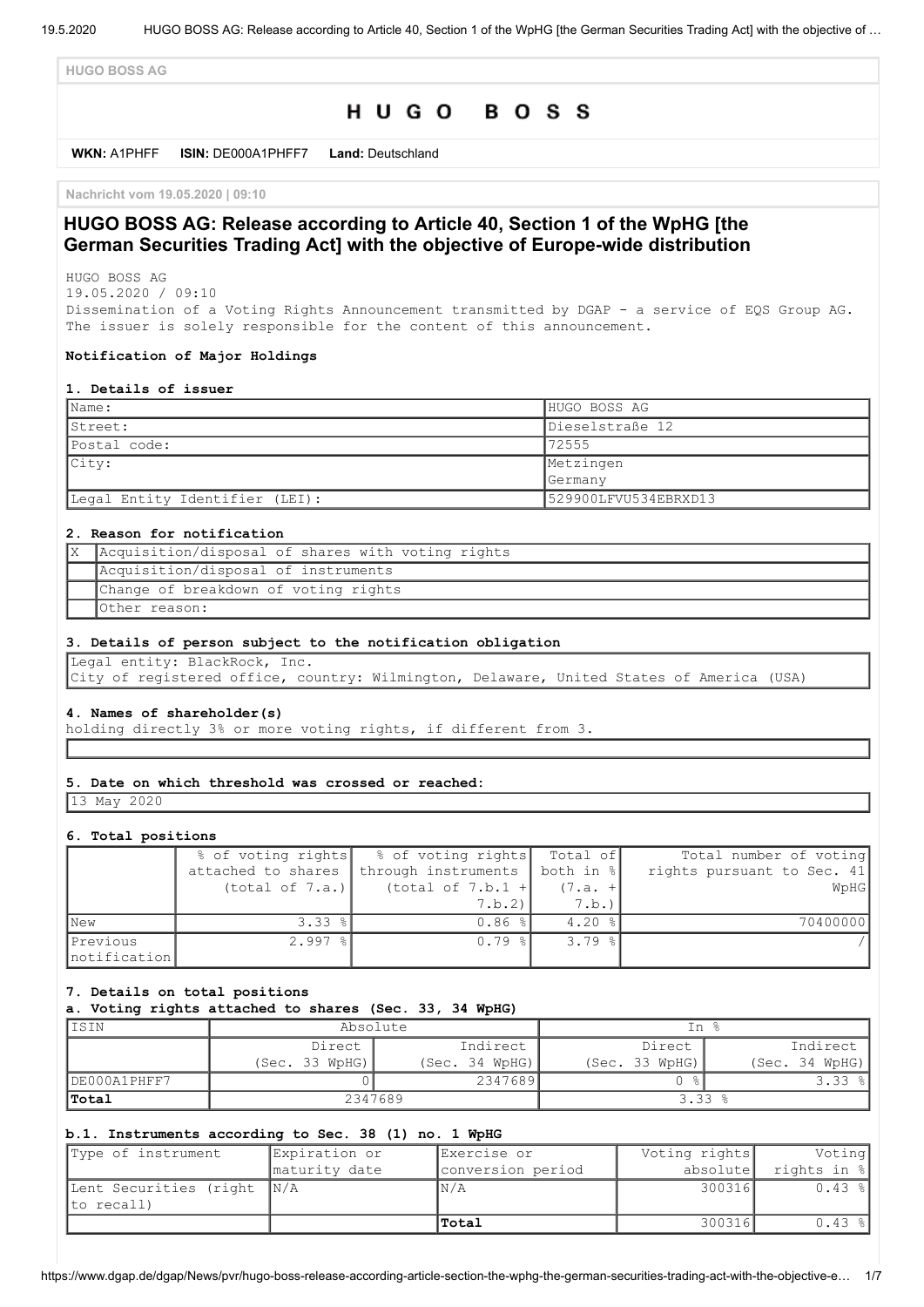19.5.2020 HUGO BOSS AG: Release according to Article 40, Section 1 of the WpHG [the German Securities Trading Act] with the objective of …

#### **b.2. Instruments according to Sec. 38 (1) no. 2 WpHG**

| Type of                    | Expiration or           | Exercise or                  | Cash or physical   Voting rights |         | Voting                  |
|----------------------------|-------------------------|------------------------------|----------------------------------|---------|-------------------------|
| linstrument                | maturity date           | conversion period settlement |                                  |         | absolute rights in $\ $ |
| Contract for<br>Difference | $\mathbb{N}/\mathbb{A}$ | IN/A                         | lCash                            | 3070431 | $0.44$ $  $             |
|                            |                         |                              | Total                            | 307043  | $0.44$ %                |

### **8. Information in relation to the person subject to the notification obligation**

Person subject to the notification obligation is not controlled nor does it control any other undertaking(s) that directly or indirectly hold(s) an interest in the (underlying) issuer (1.).

X Full chain of controlled undertakings starting with the ultimate controlling natural person or legal entity:

| <b>Name</b>                             |                                | % of voting rights % of voting rights through | Total of both |
|-----------------------------------------|--------------------------------|-----------------------------------------------|---------------|
|                                         | (if at least $3\frac{6}{5}$ or | instruments (if at least   (if at least 5%)   |               |
|                                         | more)                          | 5% or more)                                   | or more)      |
| BlackRock, Inc.                         | ⊱                              |                                               |               |
| Trident Merger LLC                      | ٥ę                             | &                                             |               |
| BlackRock Investment                    |                                | ٥Ŗ                                            |               |
| Management, LLC                         |                                |                                               |               |
|                                         | °                              | နွ                                            | ⊱             |
| BlackRock, Inc.                         | e.                             | &                                             |               |
| BlackRock Holdco 2, Inc.                | 응                              | နွ                                            |               |
| BlackRock Financial Management,         |                                | g                                             |               |
| Inc.                                    |                                |                                               |               |
|                                         | 응                              | 옹                                             |               |
| BlackRock, Inc.                         | 응                              | 옹                                             |               |
| BlackRock Holdco 2, Inc.                | ⊱                              | နွ                                            |               |
| BlackRock Financial Management,         | ℅                              | g,                                            |               |
| Inc.                                    |                                |                                               |               |
| BlackRock International                 | ⊱                              | g<br>8                                        |               |
| Holdings, Inc.                          |                                |                                               |               |
| BR Jersey International                 | 옹                              | 8                                             |               |
| Holdings L.P.                           |                                |                                               |               |
| BlackRock (Singapore) Holdco            | ⊱                              | g,                                            |               |
| Pte. Ltd.                               |                                |                                               |               |
| BlackRock (Singapore) Limited           | 응                              | 옹                                             |               |
|                                         | ⊱                              | 옹                                             | g.            |
| BlackRock, Inc.                         | ⊱                              | 옹                                             | g.            |
| BlackRock Holdco 2, Inc.                | ిం                             | 옹                                             |               |
| BlackRock Financial Management,         |                                | ٥Ŗ                                            |               |
| Inc.                                    |                                |                                               |               |
| BlackRock Holdco 4, LLC                 | ⊱                              | &                                             |               |
| BlackRock Holdco 6, LLC                 | ⊱                              | နွ                                            |               |
| BlackRock Delaware Holdings             |                                | $\frac{8}{10}$                                |               |
| Inc.                                    |                                |                                               |               |
| BlackRock Fund Advisors                 | 옹                              | 8                                             |               |
|                                         | 옹                              | 8                                             |               |
| BlackRock, Inc.                         | 옹                              | 8                                             |               |
| BlackRock Holdco 2, Inc.                | 옹                              | g,                                            |               |
| BlackRock Financial Management,         |                                |                                               |               |
| Inc.                                    |                                |                                               |               |
| BlackRock Holdco 4, LLC                 | 응                              | &                                             | $\%$          |
| BlackRock Holdco 6, LLC                 | $\frac{6}{3}$                  | ိင                                            | 응             |
| BlackRock Delaware Holdings<br>Inc.     | 욲                              | ٩,                                            |               |
| BlackRock Institutional Trust           | ⊱                              | &                                             | န္            |
| Company, National Association           |                                |                                               |               |
|                                         | °                              | ိင                                            | 응             |
| BlackRock, Inc.                         | 응                              | s,                                            | 응             |
| BlackRock Holdco 2, Inc.                | 응                              | s,                                            | %             |
|                                         | 옹                              | 8                                             | °             |
| BlackRock Financial Management,<br>Inc. |                                |                                               |               |
| BlackRock International                 | ⊱                              | $\approx$                                     | $\frac{6}{5}$ |
| Holdings, Inc.                          |                                |                                               |               |
| BR Jersey International                 | 옹                              | 응                                             | $\frac{6}{6}$ |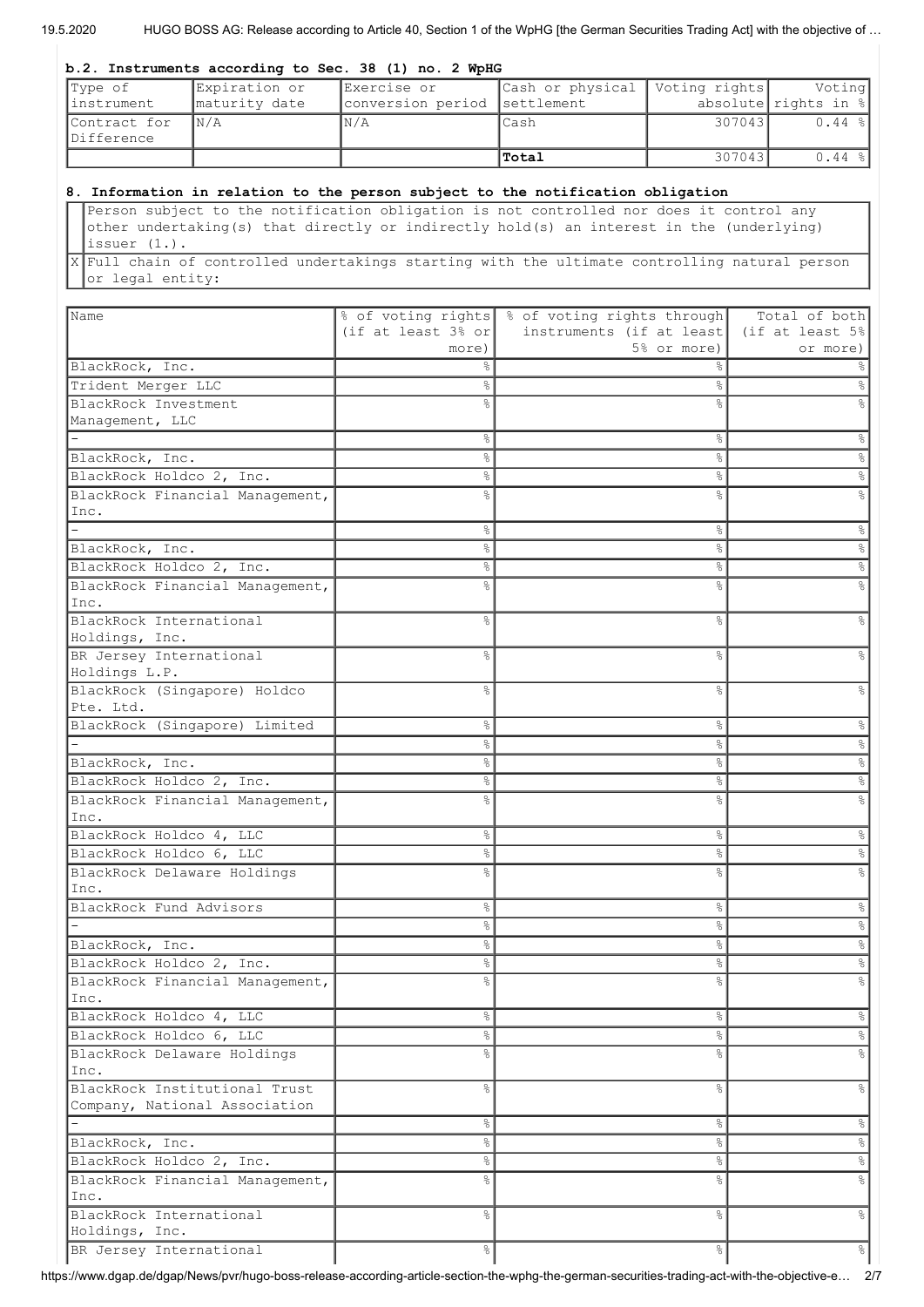## 19.5.2020 HUGO BOSS AG: Release according to Article 40, Section 1 of the WpHG [the German Securities Trading Act] with the objective of …

| BlackRock Australia Holdco Pty.<br>옹<br>g<br>옹<br>Ltd.<br>BlackRock Investment Management<br>g,<br>g,<br>⊱<br>(Australia) Limited<br>နွ<br>ိင<br>န္<br>&<br>BlackRock, Inc.<br>g.<br>နွ<br><u>န</u><br>&<br>BlackRock Holdco 2, Inc.<br>g.<br>BlackRock Financial Management,<br>g<br>8<br>နွ<br>℅<br>Inc.<br>BlackRock International<br>$\frac{6}{10}$<br>o,<br>٥Ŗ<br>Holdings, Inc.<br>BR Jersey International<br>$\frac{6}{10}$<br>٥Ŗ<br>$\approx$<br>Holdings L.P.<br>BlackRock (Singapore) Holdco<br>℅<br>g,<br>g,<br>Pte. Ltd.<br>BlackRock HK Holdco Limited<br>&<br>နွ<br>%<br>BlackRock Asset Management<br>$\frac{1}{2}$<br>North Asia Limited<br>g.<br>&<br>$\frac{8}{3}$<br>BlackRock, Inc.<br>$\frac{6}{6}$<br>$\%$<br>8<br>BlackRock Holdco 2, Inc.<br>$\%$<br>g.<br>နွ<br>BlackRock Financial Management,<br>$\frac{1}{2}$<br>٥Ŗ<br>$\frac{6}{5}$<br>Inc.<br>BlackRock International<br>$\frac{6}{10}$<br>٥Ŗ<br>$\approx$<br>Holdings, Inc.<br>BR Jersey International<br>8<br>g.<br>⊱<br>Holdings L.P.<br>BlackRock Holdco 3, LLC<br>နွ<br>°<br>$\epsilon$<br>BlackRock Canada Holdings LP<br>$\%$<br>°<br>နွ<br>BlackRock Canada Holdings ULC<br>$\%$<br>$\%$<br>နွ<br>BlackRock Asset Management<br>န္<br>g.<br>8<br>Canada Limited<br>နွ<br>&<br>%<br>BlackRock, Inc.<br>$\%$<br>g.<br>&<br>BlackRock Holdco 2, Inc.<br>$\%$<br>g.<br>နွ<br>BlackRock Financial Management,<br>o,<br>g<br>8<br>8<br>Inc.<br>BlackRock International<br>နွ<br>&<br>န္<br>Holdings, Inc.<br>BR Jersey International<br>$\epsilon$<br>옹<br>g,<br>Holdings L.P.<br>BlackRock Holdco 3, LLC<br>$\%$<br>옹<br>응<br>BlackRock Cayman 1 LP<br>옹<br>g.<br>$\%$<br>$\%$<br>BlackRock Cayman West Bay Finco<br>o <sub>o</sub><br>g.<br>Limited<br>$\ensuremath{\mathsf{S}}$<br>BlackRock Cayman West Bay IV<br>န္<br>$\frac{6}{6}$<br>Limited<br>BlackRock Group Limited<br>$\%$<br>$\%$<br>옹<br>BlackRock Finance Europe<br>$\frac{6}{2}$<br>$\frac{1}{2}$<br>&<br>Limited<br>BlackRock (Netherlands) B.V.<br>$\frac{6}{5}$<br>옹<br>응<br>$\infty$<br>옹<br>&<br>$\frac{1}{\sqrt{2}}$<br>옹<br>$\frac{8}{3}$<br>BlackRock, Inc.<br>$\delta_{\rm o}$<br>BlackRock Holdco 2, Inc.<br>옹<br>g.<br>BlackRock Financial Management,<br>$\frac{6}{5}$<br>$\frac{6}{10}$<br>٩,<br>Inc.<br>BlackRock International<br>$\frac{6}{6}$<br>$\frac{6}{5}$<br>g.<br>Holdings, Inc.<br>BR Jersey International<br>$\%$<br>$\frac{6}{10}$<br>$\frac{1}{2}$<br>Holdings L.P.<br>BlackRock Holdco 3, LLC<br>&<br>$\%$<br>옹<br>BlackRock Cayman 1 LP<br>옹<br>$\%$<br>$\%$<br>BlackRock Cayman West Bay Finco<br>$\%$<br>$\frac{6}{10}$<br>٩,<br>Limited<br>BlackRock Cayman West Bay IV<br>$\frac{6}{5}$<br>g.<br>&<br>Limited<br>BlackRock Group Limited<br>$\frac{6}{6}$<br>°<br>$\frac{8}{6}$ | Holdings L.P. |  |  |
|-------------------------------------------------------------------------------------------------------------------------------------------------------------------------------------------------------------------------------------------------------------------------------------------------------------------------------------------------------------------------------------------------------------------------------------------------------------------------------------------------------------------------------------------------------------------------------------------------------------------------------------------------------------------------------------------------------------------------------------------------------------------------------------------------------------------------------------------------------------------------------------------------------------------------------------------------------------------------------------------------------------------------------------------------------------------------------------------------------------------------------------------------------------------------------------------------------------------------------------------------------------------------------------------------------------------------------------------------------------------------------------------------------------------------------------------------------------------------------------------------------------------------------------------------------------------------------------------------------------------------------------------------------------------------------------------------------------------------------------------------------------------------------------------------------------------------------------------------------------------------------------------------------------------------------------------------------------------------------------------------------------------------------------------------------------------------------------------------------------------------------------------------------------------------------------------------------------------------------------------------------------------------------------------------------------------------------------------------------------------------------------------------------------------------------------------------------------------------------------------------------------------------------------------------------------------------------------------------------------------------------------------------------------------------------------------------------------------------------------------------------------------|---------------|--|--|
|                                                                                                                                                                                                                                                                                                                                                                                                                                                                                                                                                                                                                                                                                                                                                                                                                                                                                                                                                                                                                                                                                                                                                                                                                                                                                                                                                                                                                                                                                                                                                                                                                                                                                                                                                                                                                                                                                                                                                                                                                                                                                                                                                                                                                                                                                                                                                                                                                                                                                                                                                                                                                                                                                                                                                                   |               |  |  |
|                                                                                                                                                                                                                                                                                                                                                                                                                                                                                                                                                                                                                                                                                                                                                                                                                                                                                                                                                                                                                                                                                                                                                                                                                                                                                                                                                                                                                                                                                                                                                                                                                                                                                                                                                                                                                                                                                                                                                                                                                                                                                                                                                                                                                                                                                                                                                                                                                                                                                                                                                                                                                                                                                                                                                                   |               |  |  |
|                                                                                                                                                                                                                                                                                                                                                                                                                                                                                                                                                                                                                                                                                                                                                                                                                                                                                                                                                                                                                                                                                                                                                                                                                                                                                                                                                                                                                                                                                                                                                                                                                                                                                                                                                                                                                                                                                                                                                                                                                                                                                                                                                                                                                                                                                                                                                                                                                                                                                                                                                                                                                                                                                                                                                                   |               |  |  |
|                                                                                                                                                                                                                                                                                                                                                                                                                                                                                                                                                                                                                                                                                                                                                                                                                                                                                                                                                                                                                                                                                                                                                                                                                                                                                                                                                                                                                                                                                                                                                                                                                                                                                                                                                                                                                                                                                                                                                                                                                                                                                                                                                                                                                                                                                                                                                                                                                                                                                                                                                                                                                                                                                                                                                                   |               |  |  |
|                                                                                                                                                                                                                                                                                                                                                                                                                                                                                                                                                                                                                                                                                                                                                                                                                                                                                                                                                                                                                                                                                                                                                                                                                                                                                                                                                                                                                                                                                                                                                                                                                                                                                                                                                                                                                                                                                                                                                                                                                                                                                                                                                                                                                                                                                                                                                                                                                                                                                                                                                                                                                                                                                                                                                                   |               |  |  |
|                                                                                                                                                                                                                                                                                                                                                                                                                                                                                                                                                                                                                                                                                                                                                                                                                                                                                                                                                                                                                                                                                                                                                                                                                                                                                                                                                                                                                                                                                                                                                                                                                                                                                                                                                                                                                                                                                                                                                                                                                                                                                                                                                                                                                                                                                                                                                                                                                                                                                                                                                                                                                                                                                                                                                                   |               |  |  |
|                                                                                                                                                                                                                                                                                                                                                                                                                                                                                                                                                                                                                                                                                                                                                                                                                                                                                                                                                                                                                                                                                                                                                                                                                                                                                                                                                                                                                                                                                                                                                                                                                                                                                                                                                                                                                                                                                                                                                                                                                                                                                                                                                                                                                                                                                                                                                                                                                                                                                                                                                                                                                                                                                                                                                                   |               |  |  |
|                                                                                                                                                                                                                                                                                                                                                                                                                                                                                                                                                                                                                                                                                                                                                                                                                                                                                                                                                                                                                                                                                                                                                                                                                                                                                                                                                                                                                                                                                                                                                                                                                                                                                                                                                                                                                                                                                                                                                                                                                                                                                                                                                                                                                                                                                                                                                                                                                                                                                                                                                                                                                                                                                                                                                                   |               |  |  |
|                                                                                                                                                                                                                                                                                                                                                                                                                                                                                                                                                                                                                                                                                                                                                                                                                                                                                                                                                                                                                                                                                                                                                                                                                                                                                                                                                                                                                                                                                                                                                                                                                                                                                                                                                                                                                                                                                                                                                                                                                                                                                                                                                                                                                                                                                                                                                                                                                                                                                                                                                                                                                                                                                                                                                                   |               |  |  |
|                                                                                                                                                                                                                                                                                                                                                                                                                                                                                                                                                                                                                                                                                                                                                                                                                                                                                                                                                                                                                                                                                                                                                                                                                                                                                                                                                                                                                                                                                                                                                                                                                                                                                                                                                                                                                                                                                                                                                                                                                                                                                                                                                                                                                                                                                                                                                                                                                                                                                                                                                                                                                                                                                                                                                                   |               |  |  |
|                                                                                                                                                                                                                                                                                                                                                                                                                                                                                                                                                                                                                                                                                                                                                                                                                                                                                                                                                                                                                                                                                                                                                                                                                                                                                                                                                                                                                                                                                                                                                                                                                                                                                                                                                                                                                                                                                                                                                                                                                                                                                                                                                                                                                                                                                                                                                                                                                                                                                                                                                                                                                                                                                                                                                                   |               |  |  |
|                                                                                                                                                                                                                                                                                                                                                                                                                                                                                                                                                                                                                                                                                                                                                                                                                                                                                                                                                                                                                                                                                                                                                                                                                                                                                                                                                                                                                                                                                                                                                                                                                                                                                                                                                                                                                                                                                                                                                                                                                                                                                                                                                                                                                                                                                                                                                                                                                                                                                                                                                                                                                                                                                                                                                                   |               |  |  |
|                                                                                                                                                                                                                                                                                                                                                                                                                                                                                                                                                                                                                                                                                                                                                                                                                                                                                                                                                                                                                                                                                                                                                                                                                                                                                                                                                                                                                                                                                                                                                                                                                                                                                                                                                                                                                                                                                                                                                                                                                                                                                                                                                                                                                                                                                                                                                                                                                                                                                                                                                                                                                                                                                                                                                                   |               |  |  |
|                                                                                                                                                                                                                                                                                                                                                                                                                                                                                                                                                                                                                                                                                                                                                                                                                                                                                                                                                                                                                                                                                                                                                                                                                                                                                                                                                                                                                                                                                                                                                                                                                                                                                                                                                                                                                                                                                                                                                                                                                                                                                                                                                                                                                                                                                                                                                                                                                                                                                                                                                                                                                                                                                                                                                                   |               |  |  |
|                                                                                                                                                                                                                                                                                                                                                                                                                                                                                                                                                                                                                                                                                                                                                                                                                                                                                                                                                                                                                                                                                                                                                                                                                                                                                                                                                                                                                                                                                                                                                                                                                                                                                                                                                                                                                                                                                                                                                                                                                                                                                                                                                                                                                                                                                                                                                                                                                                                                                                                                                                                                                                                                                                                                                                   |               |  |  |
|                                                                                                                                                                                                                                                                                                                                                                                                                                                                                                                                                                                                                                                                                                                                                                                                                                                                                                                                                                                                                                                                                                                                                                                                                                                                                                                                                                                                                                                                                                                                                                                                                                                                                                                                                                                                                                                                                                                                                                                                                                                                                                                                                                                                                                                                                                                                                                                                                                                                                                                                                                                                                                                                                                                                                                   |               |  |  |
|                                                                                                                                                                                                                                                                                                                                                                                                                                                                                                                                                                                                                                                                                                                                                                                                                                                                                                                                                                                                                                                                                                                                                                                                                                                                                                                                                                                                                                                                                                                                                                                                                                                                                                                                                                                                                                                                                                                                                                                                                                                                                                                                                                                                                                                                                                                                                                                                                                                                                                                                                                                                                                                                                                                                                                   |               |  |  |
|                                                                                                                                                                                                                                                                                                                                                                                                                                                                                                                                                                                                                                                                                                                                                                                                                                                                                                                                                                                                                                                                                                                                                                                                                                                                                                                                                                                                                                                                                                                                                                                                                                                                                                                                                                                                                                                                                                                                                                                                                                                                                                                                                                                                                                                                                                                                                                                                                                                                                                                                                                                                                                                                                                                                                                   |               |  |  |
|                                                                                                                                                                                                                                                                                                                                                                                                                                                                                                                                                                                                                                                                                                                                                                                                                                                                                                                                                                                                                                                                                                                                                                                                                                                                                                                                                                                                                                                                                                                                                                                                                                                                                                                                                                                                                                                                                                                                                                                                                                                                                                                                                                                                                                                                                                                                                                                                                                                                                                                                                                                                                                                                                                                                                                   |               |  |  |
|                                                                                                                                                                                                                                                                                                                                                                                                                                                                                                                                                                                                                                                                                                                                                                                                                                                                                                                                                                                                                                                                                                                                                                                                                                                                                                                                                                                                                                                                                                                                                                                                                                                                                                                                                                                                                                                                                                                                                                                                                                                                                                                                                                                                                                                                                                                                                                                                                                                                                                                                                                                                                                                                                                                                                                   |               |  |  |
|                                                                                                                                                                                                                                                                                                                                                                                                                                                                                                                                                                                                                                                                                                                                                                                                                                                                                                                                                                                                                                                                                                                                                                                                                                                                                                                                                                                                                                                                                                                                                                                                                                                                                                                                                                                                                                                                                                                                                                                                                                                                                                                                                                                                                                                                                                                                                                                                                                                                                                                                                                                                                                                                                                                                                                   |               |  |  |
|                                                                                                                                                                                                                                                                                                                                                                                                                                                                                                                                                                                                                                                                                                                                                                                                                                                                                                                                                                                                                                                                                                                                                                                                                                                                                                                                                                                                                                                                                                                                                                                                                                                                                                                                                                                                                                                                                                                                                                                                                                                                                                                                                                                                                                                                                                                                                                                                                                                                                                                                                                                                                                                                                                                                                                   |               |  |  |
|                                                                                                                                                                                                                                                                                                                                                                                                                                                                                                                                                                                                                                                                                                                                                                                                                                                                                                                                                                                                                                                                                                                                                                                                                                                                                                                                                                                                                                                                                                                                                                                                                                                                                                                                                                                                                                                                                                                                                                                                                                                                                                                                                                                                                                                                                                                                                                                                                                                                                                                                                                                                                                                                                                                                                                   |               |  |  |
|                                                                                                                                                                                                                                                                                                                                                                                                                                                                                                                                                                                                                                                                                                                                                                                                                                                                                                                                                                                                                                                                                                                                                                                                                                                                                                                                                                                                                                                                                                                                                                                                                                                                                                                                                                                                                                                                                                                                                                                                                                                                                                                                                                                                                                                                                                                                                                                                                                                                                                                                                                                                                                                                                                                                                                   |               |  |  |
|                                                                                                                                                                                                                                                                                                                                                                                                                                                                                                                                                                                                                                                                                                                                                                                                                                                                                                                                                                                                                                                                                                                                                                                                                                                                                                                                                                                                                                                                                                                                                                                                                                                                                                                                                                                                                                                                                                                                                                                                                                                                                                                                                                                                                                                                                                                                                                                                                                                                                                                                                                                                                                                                                                                                                                   |               |  |  |
|                                                                                                                                                                                                                                                                                                                                                                                                                                                                                                                                                                                                                                                                                                                                                                                                                                                                                                                                                                                                                                                                                                                                                                                                                                                                                                                                                                                                                                                                                                                                                                                                                                                                                                                                                                                                                                                                                                                                                                                                                                                                                                                                                                                                                                                                                                                                                                                                                                                                                                                                                                                                                                                                                                                                                                   |               |  |  |
|                                                                                                                                                                                                                                                                                                                                                                                                                                                                                                                                                                                                                                                                                                                                                                                                                                                                                                                                                                                                                                                                                                                                                                                                                                                                                                                                                                                                                                                                                                                                                                                                                                                                                                                                                                                                                                                                                                                                                                                                                                                                                                                                                                                                                                                                                                                                                                                                                                                                                                                                                                                                                                                                                                                                                                   |               |  |  |
|                                                                                                                                                                                                                                                                                                                                                                                                                                                                                                                                                                                                                                                                                                                                                                                                                                                                                                                                                                                                                                                                                                                                                                                                                                                                                                                                                                                                                                                                                                                                                                                                                                                                                                                                                                                                                                                                                                                                                                                                                                                                                                                                                                                                                                                                                                                                                                                                                                                                                                                                                                                                                                                                                                                                                                   |               |  |  |
|                                                                                                                                                                                                                                                                                                                                                                                                                                                                                                                                                                                                                                                                                                                                                                                                                                                                                                                                                                                                                                                                                                                                                                                                                                                                                                                                                                                                                                                                                                                                                                                                                                                                                                                                                                                                                                                                                                                                                                                                                                                                                                                                                                                                                                                                                                                                                                                                                                                                                                                                                                                                                                                                                                                                                                   |               |  |  |
|                                                                                                                                                                                                                                                                                                                                                                                                                                                                                                                                                                                                                                                                                                                                                                                                                                                                                                                                                                                                                                                                                                                                                                                                                                                                                                                                                                                                                                                                                                                                                                                                                                                                                                                                                                                                                                                                                                                                                                                                                                                                                                                                                                                                                                                                                                                                                                                                                                                                                                                                                                                                                                                                                                                                                                   |               |  |  |
|                                                                                                                                                                                                                                                                                                                                                                                                                                                                                                                                                                                                                                                                                                                                                                                                                                                                                                                                                                                                                                                                                                                                                                                                                                                                                                                                                                                                                                                                                                                                                                                                                                                                                                                                                                                                                                                                                                                                                                                                                                                                                                                                                                                                                                                                                                                                                                                                                                                                                                                                                                                                                                                                                                                                                                   |               |  |  |
|                                                                                                                                                                                                                                                                                                                                                                                                                                                                                                                                                                                                                                                                                                                                                                                                                                                                                                                                                                                                                                                                                                                                                                                                                                                                                                                                                                                                                                                                                                                                                                                                                                                                                                                                                                                                                                                                                                                                                                                                                                                                                                                                                                                                                                                                                                                                                                                                                                                                                                                                                                                                                                                                                                                                                                   |               |  |  |
|                                                                                                                                                                                                                                                                                                                                                                                                                                                                                                                                                                                                                                                                                                                                                                                                                                                                                                                                                                                                                                                                                                                                                                                                                                                                                                                                                                                                                                                                                                                                                                                                                                                                                                                                                                                                                                                                                                                                                                                                                                                                                                                                                                                                                                                                                                                                                                                                                                                                                                                                                                                                                                                                                                                                                                   |               |  |  |
|                                                                                                                                                                                                                                                                                                                                                                                                                                                                                                                                                                                                                                                                                                                                                                                                                                                                                                                                                                                                                                                                                                                                                                                                                                                                                                                                                                                                                                                                                                                                                                                                                                                                                                                                                                                                                                                                                                                                                                                                                                                                                                                                                                                                                                                                                                                                                                                                                                                                                                                                                                                                                                                                                                                                                                   |               |  |  |
|                                                                                                                                                                                                                                                                                                                                                                                                                                                                                                                                                                                                                                                                                                                                                                                                                                                                                                                                                                                                                                                                                                                                                                                                                                                                                                                                                                                                                                                                                                                                                                                                                                                                                                                                                                                                                                                                                                                                                                                                                                                                                                                                                                                                                                                                                                                                                                                                                                                                                                                                                                                                                                                                                                                                                                   |               |  |  |
|                                                                                                                                                                                                                                                                                                                                                                                                                                                                                                                                                                                                                                                                                                                                                                                                                                                                                                                                                                                                                                                                                                                                                                                                                                                                                                                                                                                                                                                                                                                                                                                                                                                                                                                                                                                                                                                                                                                                                                                                                                                                                                                                                                                                                                                                                                                                                                                                                                                                                                                                                                                                                                                                                                                                                                   |               |  |  |
|                                                                                                                                                                                                                                                                                                                                                                                                                                                                                                                                                                                                                                                                                                                                                                                                                                                                                                                                                                                                                                                                                                                                                                                                                                                                                                                                                                                                                                                                                                                                                                                                                                                                                                                                                                                                                                                                                                                                                                                                                                                                                                                                                                                                                                                                                                                                                                                                                                                                                                                                                                                                                                                                                                                                                                   |               |  |  |
|                                                                                                                                                                                                                                                                                                                                                                                                                                                                                                                                                                                                                                                                                                                                                                                                                                                                                                                                                                                                                                                                                                                                                                                                                                                                                                                                                                                                                                                                                                                                                                                                                                                                                                                                                                                                                                                                                                                                                                                                                                                                                                                                                                                                                                                                                                                                                                                                                                                                                                                                                                                                                                                                                                                                                                   |               |  |  |
|                                                                                                                                                                                                                                                                                                                                                                                                                                                                                                                                                                                                                                                                                                                                                                                                                                                                                                                                                                                                                                                                                                                                                                                                                                                                                                                                                                                                                                                                                                                                                                                                                                                                                                                                                                                                                                                                                                                                                                                                                                                                                                                                                                                                                                                                                                                                                                                                                                                                                                                                                                                                                                                                                                                                                                   |               |  |  |
|                                                                                                                                                                                                                                                                                                                                                                                                                                                                                                                                                                                                                                                                                                                                                                                                                                                                                                                                                                                                                                                                                                                                                                                                                                                                                                                                                                                                                                                                                                                                                                                                                                                                                                                                                                                                                                                                                                                                                                                                                                                                                                                                                                                                                                                                                                                                                                                                                                                                                                                                                                                                                                                                                                                                                                   |               |  |  |
|                                                                                                                                                                                                                                                                                                                                                                                                                                                                                                                                                                                                                                                                                                                                                                                                                                                                                                                                                                                                                                                                                                                                                                                                                                                                                                                                                                                                                                                                                                                                                                                                                                                                                                                                                                                                                                                                                                                                                                                                                                                                                                                                                                                                                                                                                                                                                                                                                                                                                                                                                                                                                                                                                                                                                                   |               |  |  |
|                                                                                                                                                                                                                                                                                                                                                                                                                                                                                                                                                                                                                                                                                                                                                                                                                                                                                                                                                                                                                                                                                                                                                                                                                                                                                                                                                                                                                                                                                                                                                                                                                                                                                                                                                                                                                                                                                                                                                                                                                                                                                                                                                                                                                                                                                                                                                                                                                                                                                                                                                                                                                                                                                                                                                                   |               |  |  |
|                                                                                                                                                                                                                                                                                                                                                                                                                                                                                                                                                                                                                                                                                                                                                                                                                                                                                                                                                                                                                                                                                                                                                                                                                                                                                                                                                                                                                                                                                                                                                                                                                                                                                                                                                                                                                                                                                                                                                                                                                                                                                                                                                                                                                                                                                                                                                                                                                                                                                                                                                                                                                                                                                                                                                                   |               |  |  |
|                                                                                                                                                                                                                                                                                                                                                                                                                                                                                                                                                                                                                                                                                                                                                                                                                                                                                                                                                                                                                                                                                                                                                                                                                                                                                                                                                                                                                                                                                                                                                                                                                                                                                                                                                                                                                                                                                                                                                                                                                                                                                                                                                                                                                                                                                                                                                                                                                                                                                                                                                                                                                                                                                                                                                                   |               |  |  |
|                                                                                                                                                                                                                                                                                                                                                                                                                                                                                                                                                                                                                                                                                                                                                                                                                                                                                                                                                                                                                                                                                                                                                                                                                                                                                                                                                                                                                                                                                                                                                                                                                                                                                                                                                                                                                                                                                                                                                                                                                                                                                                                                                                                                                                                                                                                                                                                                                                                                                                                                                                                                                                                                                                                                                                   |               |  |  |
|                                                                                                                                                                                                                                                                                                                                                                                                                                                                                                                                                                                                                                                                                                                                                                                                                                                                                                                                                                                                                                                                                                                                                                                                                                                                                                                                                                                                                                                                                                                                                                                                                                                                                                                                                                                                                                                                                                                                                                                                                                                                                                                                                                                                                                                                                                                                                                                                                                                                                                                                                                                                                                                                                                                                                                   |               |  |  |
|                                                                                                                                                                                                                                                                                                                                                                                                                                                                                                                                                                                                                                                                                                                                                                                                                                                                                                                                                                                                                                                                                                                                                                                                                                                                                                                                                                                                                                                                                                                                                                                                                                                                                                                                                                                                                                                                                                                                                                                                                                                                                                                                                                                                                                                                                                                                                                                                                                                                                                                                                                                                                                                                                                                                                                   |               |  |  |
|                                                                                                                                                                                                                                                                                                                                                                                                                                                                                                                                                                                                                                                                                                                                                                                                                                                                                                                                                                                                                                                                                                                                                                                                                                                                                                                                                                                                                                                                                                                                                                                                                                                                                                                                                                                                                                                                                                                                                                                                                                                                                                                                                                                                                                                                                                                                                                                                                                                                                                                                                                                                                                                                                                                                                                   |               |  |  |
|                                                                                                                                                                                                                                                                                                                                                                                                                                                                                                                                                                                                                                                                                                                                                                                                                                                                                                                                                                                                                                                                                                                                                                                                                                                                                                                                                                                                                                                                                                                                                                                                                                                                                                                                                                                                                                                                                                                                                                                                                                                                                                                                                                                                                                                                                                                                                                                                                                                                                                                                                                                                                                                                                                                                                                   |               |  |  |
|                                                                                                                                                                                                                                                                                                                                                                                                                                                                                                                                                                                                                                                                                                                                                                                                                                                                                                                                                                                                                                                                                                                                                                                                                                                                                                                                                                                                                                                                                                                                                                                                                                                                                                                                                                                                                                                                                                                                                                                                                                                                                                                                                                                                                                                                                                                                                                                                                                                                                                                                                                                                                                                                                                                                                                   |               |  |  |
|                                                                                                                                                                                                                                                                                                                                                                                                                                                                                                                                                                                                                                                                                                                                                                                                                                                                                                                                                                                                                                                                                                                                                                                                                                                                                                                                                                                                                                                                                                                                                                                                                                                                                                                                                                                                                                                                                                                                                                                                                                                                                                                                                                                                                                                                                                                                                                                                                                                                                                                                                                                                                                                                                                                                                                   |               |  |  |
|                                                                                                                                                                                                                                                                                                                                                                                                                                                                                                                                                                                                                                                                                                                                                                                                                                                                                                                                                                                                                                                                                                                                                                                                                                                                                                                                                                                                                                                                                                                                                                                                                                                                                                                                                                                                                                                                                                                                                                                                                                                                                                                                                                                                                                                                                                                                                                                                                                                                                                                                                                                                                                                                                                                                                                   |               |  |  |
|                                                                                                                                                                                                                                                                                                                                                                                                                                                                                                                                                                                                                                                                                                                                                                                                                                                                                                                                                                                                                                                                                                                                                                                                                                                                                                                                                                                                                                                                                                                                                                                                                                                                                                                                                                                                                                                                                                                                                                                                                                                                                                                                                                                                                                                                                                                                                                                                                                                                                                                                                                                                                                                                                                                                                                   |               |  |  |
|                                                                                                                                                                                                                                                                                                                                                                                                                                                                                                                                                                                                                                                                                                                                                                                                                                                                                                                                                                                                                                                                                                                                                                                                                                                                                                                                                                                                                                                                                                                                                                                                                                                                                                                                                                                                                                                                                                                                                                                                                                                                                                                                                                                                                                                                                                                                                                                                                                                                                                                                                                                                                                                                                                                                                                   |               |  |  |
|                                                                                                                                                                                                                                                                                                                                                                                                                                                                                                                                                                                                                                                                                                                                                                                                                                                                                                                                                                                                                                                                                                                                                                                                                                                                                                                                                                                                                                                                                                                                                                                                                                                                                                                                                                                                                                                                                                                                                                                                                                                                                                                                                                                                                                                                                                                                                                                                                                                                                                                                                                                                                                                                                                                                                                   |               |  |  |
|                                                                                                                                                                                                                                                                                                                                                                                                                                                                                                                                                                                                                                                                                                                                                                                                                                                                                                                                                                                                                                                                                                                                                                                                                                                                                                                                                                                                                                                                                                                                                                                                                                                                                                                                                                                                                                                                                                                                                                                                                                                                                                                                                                                                                                                                                                                                                                                                                                                                                                                                                                                                                                                                                                                                                                   |               |  |  |
|                                                                                                                                                                                                                                                                                                                                                                                                                                                                                                                                                                                                                                                                                                                                                                                                                                                                                                                                                                                                                                                                                                                                                                                                                                                                                                                                                                                                                                                                                                                                                                                                                                                                                                                                                                                                                                                                                                                                                                                                                                                                                                                                                                                                                                                                                                                                                                                                                                                                                                                                                                                                                                                                                                                                                                   |               |  |  |
|                                                                                                                                                                                                                                                                                                                                                                                                                                                                                                                                                                                                                                                                                                                                                                                                                                                                                                                                                                                                                                                                                                                                                                                                                                                                                                                                                                                                                                                                                                                                                                                                                                                                                                                                                                                                                                                                                                                                                                                                                                                                                                                                                                                                                                                                                                                                                                                                                                                                                                                                                                                                                                                                                                                                                                   |               |  |  |
|                                                                                                                                                                                                                                                                                                                                                                                                                                                                                                                                                                                                                                                                                                                                                                                                                                                                                                                                                                                                                                                                                                                                                                                                                                                                                                                                                                                                                                                                                                                                                                                                                                                                                                                                                                                                                                                                                                                                                                                                                                                                                                                                                                                                                                                                                                                                                                                                                                                                                                                                                                                                                                                                                                                                                                   |               |  |  |
|                                                                                                                                                                                                                                                                                                                                                                                                                                                                                                                                                                                                                                                                                                                                                                                                                                                                                                                                                                                                                                                                                                                                                                                                                                                                                                                                                                                                                                                                                                                                                                                                                                                                                                                                                                                                                                                                                                                                                                                                                                                                                                                                                                                                                                                                                                                                                                                                                                                                                                                                                                                                                                                                                                                                                                   |               |  |  |
|                                                                                                                                                                                                                                                                                                                                                                                                                                                                                                                                                                                                                                                                                                                                                                                                                                                                                                                                                                                                                                                                                                                                                                                                                                                                                                                                                                                                                                                                                                                                                                                                                                                                                                                                                                                                                                                                                                                                                                                                                                                                                                                                                                                                                                                                                                                                                                                                                                                                                                                                                                                                                                                                                                                                                                   |               |  |  |
|                                                                                                                                                                                                                                                                                                                                                                                                                                                                                                                                                                                                                                                                                                                                                                                                                                                                                                                                                                                                                                                                                                                                                                                                                                                                                                                                                                                                                                                                                                                                                                                                                                                                                                                                                                                                                                                                                                                                                                                                                                                                                                                                                                                                                                                                                                                                                                                                                                                                                                                                                                                                                                                                                                                                                                   |               |  |  |
|                                                                                                                                                                                                                                                                                                                                                                                                                                                                                                                                                                                                                                                                                                                                                                                                                                                                                                                                                                                                                                                                                                                                                                                                                                                                                                                                                                                                                                                                                                                                                                                                                                                                                                                                                                                                                                                                                                                                                                                                                                                                                                                                                                                                                                                                                                                                                                                                                                                                                                                                                                                                                                                                                                                                                                   |               |  |  |
|                                                                                                                                                                                                                                                                                                                                                                                                                                                                                                                                                                                                                                                                                                                                                                                                                                                                                                                                                                                                                                                                                                                                                                                                                                                                                                                                                                                                                                                                                                                                                                                                                                                                                                                                                                                                                                                                                                                                                                                                                                                                                                                                                                                                                                                                                                                                                                                                                                                                                                                                                                                                                                                                                                                                                                   |               |  |  |
|                                                                                                                                                                                                                                                                                                                                                                                                                                                                                                                                                                                                                                                                                                                                                                                                                                                                                                                                                                                                                                                                                                                                                                                                                                                                                                                                                                                                                                                                                                                                                                                                                                                                                                                                                                                                                                                                                                                                                                                                                                                                                                                                                                                                                                                                                                                                                                                                                                                                                                                                                                                                                                                                                                                                                                   |               |  |  |

https://www.dgap.de/dgap/News/pvr/hugo-boss-release-according-article-section-the-wphg-the-german-securities-trading-act-with-the-objective-e… 3/7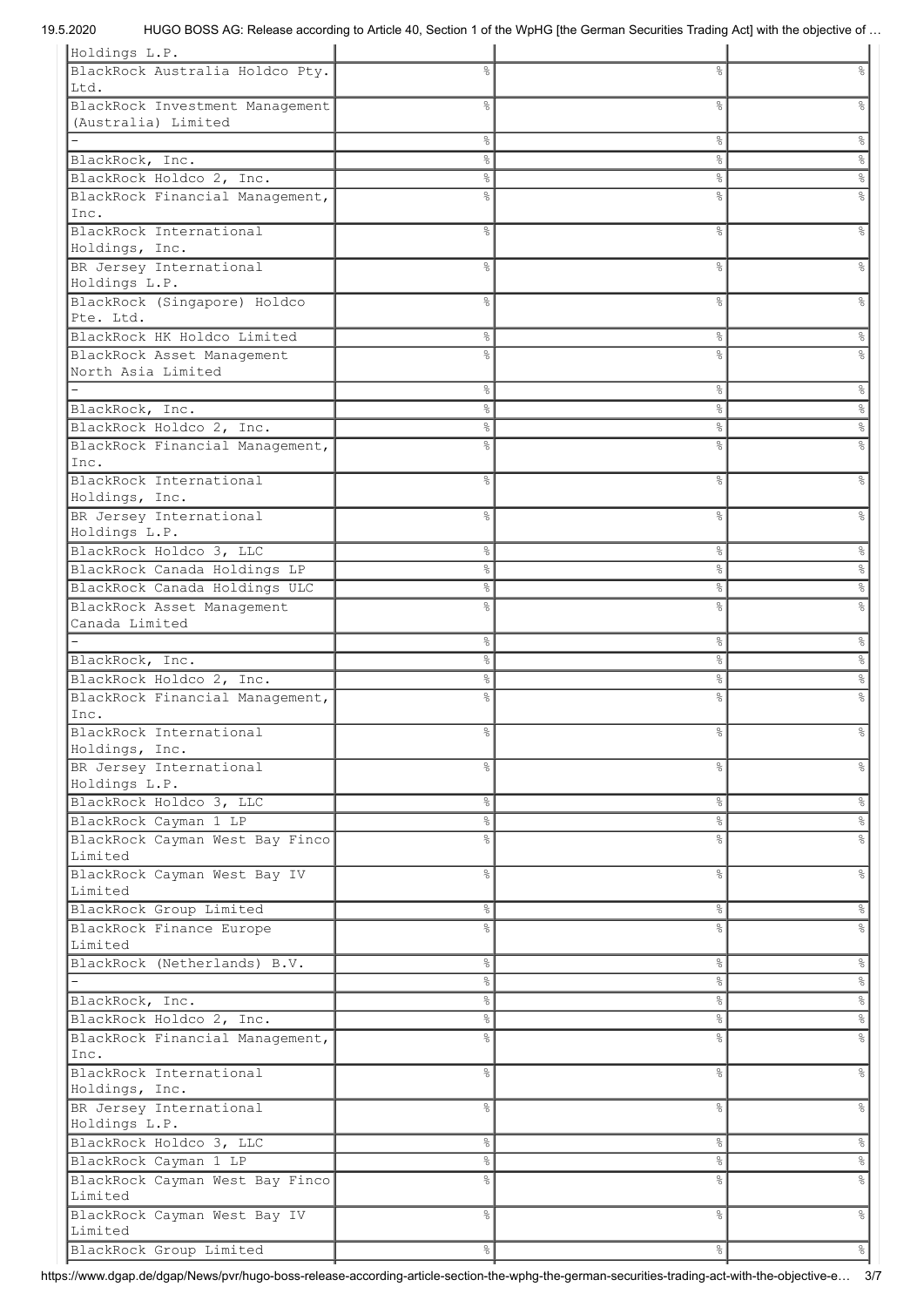| BlackRock Finance Europe        |                | g.     | ႜ      |
|---------------------------------|----------------|--------|--------|
| Limited                         |                |        |        |
| BlackRock Advisors (UK) Limited | g.             | $\%$   | s,     |
|                                 | 옹              | $\%$   | နွ     |
| BlackRock, Inc.                 | o <sub>o</sub> | $\%$   | °      |
| BlackRock Holdco 2, Inc.        | 옹              | °      | $\%$   |
| BlackRock Financial Management, | 욲              | 8      |        |
| Inc.                            |                |        |        |
| BlackRock International         | ⊱              | &      | g      |
| Holdings, Inc.                  |                |        |        |
| BR Jersey International         | g.             | နွ     | ిం     |
| Holdings L.P.                   |                |        |        |
| BlackRock Holdco 3, LLC         | 옹              | °      | g.     |
| BlackRock Cayman 1 LP           | o <sub>o</sub> | $\%$   | e,     |
| BlackRock Cayman West Bay Finco | g.             | &      |        |
| Limited                         |                |        |        |
| BlackRock Cayman West Bay IV    | g              | &      | g      |
| Limited                         |                |        |        |
| BlackRock Group Limited         | 옹              | °      | g.     |
| BlackRock Luxembourg Holdco     | g.             | &      |        |
| s.a.r.l.                        |                |        |        |
| BlackRock (Luxembourg) S.A.     | &              | °      | $\%$   |
|                                 | &              | °      | $\%$   |
| BlackRock, Inc.                 | &              | °      | $\%$   |
| BlackRock Holdco 2, Inc.        | 옹              | နွ     | e,     |
| BlackRock Financial Management, | ℅              | g      |        |
| Inc.                            |                |        |        |
| BlackRock International         | g.             | နွ     |        |
| Holdings, Inc.                  |                |        |        |
| BR Jersey International         | ℅              | &      |        |
| Holdings L.P.                   |                |        |        |
| BlackRock Holdco 3, LLC         | 옹              | °      | ⊱      |
| BlackRock Cayman 1 LP           | 옹              | ိင     | ⊱      |
| BlackRock Cayman West Bay Finco | g.             | g      |        |
| Limited                         |                |        |        |
| BlackRock Cayman West Bay IV    | ⊱              | နွ     | g      |
| Limited                         |                |        |        |
| BlackRock Group Limited         | 옹              | ိင     | 응      |
| BlackRock International Limited | ⊱              | °      |        |
| BlackRock Life Limited          | 옹              | °      | g.     |
|                                 | 옹              | °      | g.     |
| BlackRock, Inc.                 | 옹              | $\%$   | &      |
| BlackRock Holdco 2, Inc.        | 옹              | $\%$   | &      |
| BlackRock Financial Management, | ℅              | &      | s,     |
| Inc.                            |                |        |        |
| BlackRock International         | g              | g.     | s,     |
| Holdings, Inc.                  |                |        |        |
| BR Jersey International         | g              | &      | e<br>8 |
| Holdings L.P.                   |                |        |        |
| BlackRock Holdco 3, LLC         | 옹              | °      | &      |
| BlackRock Cayman 1 LP           | 옹              | °      | s,     |
| BlackRock Cayman West Bay Finco | g.             | &      | s,     |
| Limited                         |                |        |        |
| BlackRock Cayman West Bay IV    | g              | &      | s,     |
| Limited                         |                |        |        |
| BlackRock Group Limited         | 옹              | °      | s,     |
| BlackRock Finance Europe        | g              | &      |        |
| Limited                         |                |        |        |
| BlackRock Investment Management | g              | &      | s,     |
| (UK) Limited                    |                |        |        |
|                                 | 옹              | °      | &      |
| BlackRock, Inc.                 | 옹              | °      | °      |
| BlackRock Holdco 2, Inc.        | 옹              | °      | %      |
| BlackRock Financial Management, | g.             | &      | e,     |
| Inc.                            |                |        |        |
| BlackRock International         | g              | e<br>S | s,     |
| Holdings, Inc.                  |                |        |        |
| BR Jersey International         | 옹              | °      | °      |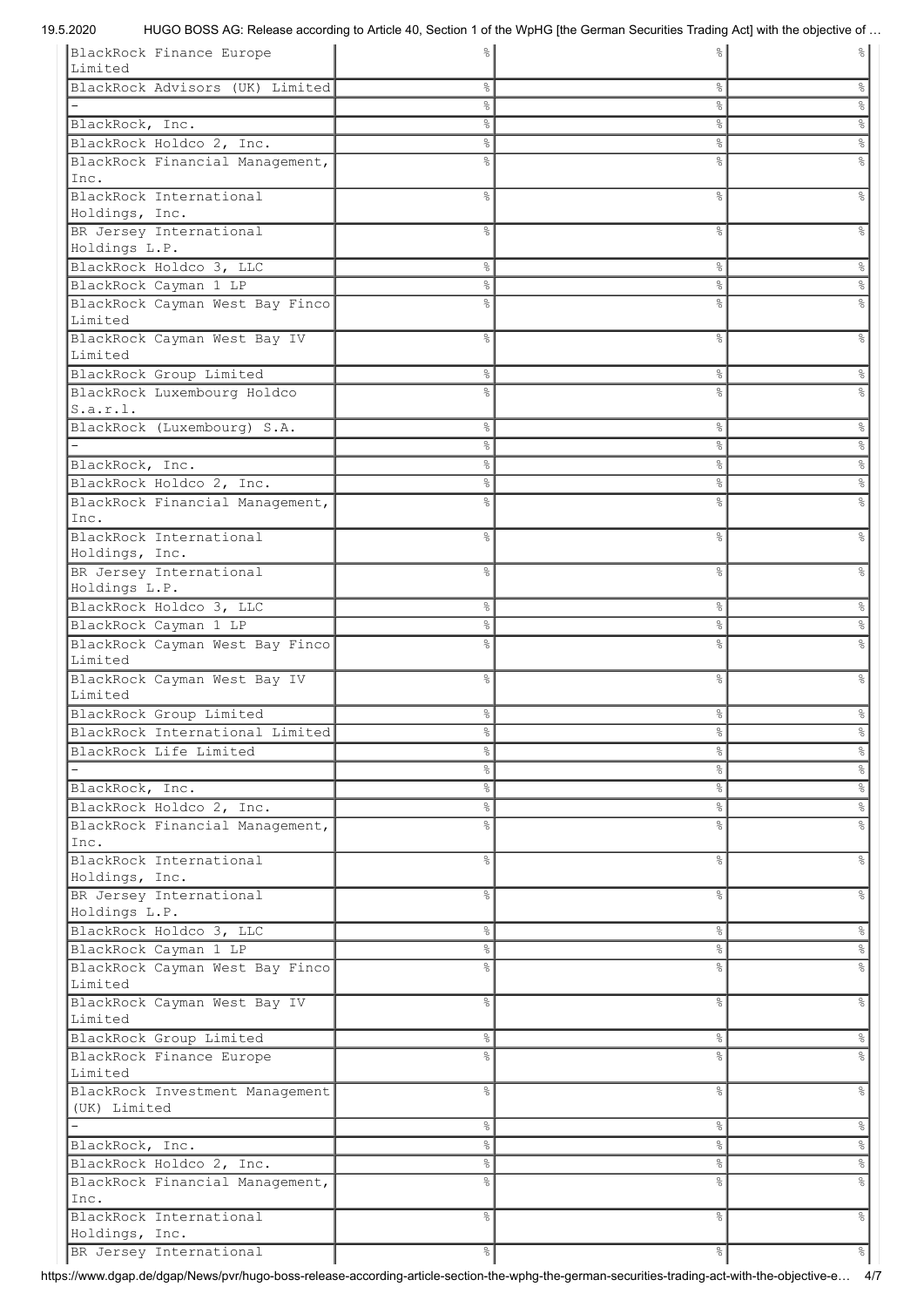| Holdings L.P.                                            |                    |                |                                              |
|----------------------------------------------------------|--------------------|----------------|----------------------------------------------|
| BlackRock Holdco 3, LLC                                  | o <sub>o</sub>     | $\%$           | s,                                           |
| BlackRock Cayman 1 LP                                    | o <sub>o</sub>     | $\%$           | g                                            |
| BlackRock Cayman West Bay Finco                          | 응                  | &              |                                              |
| Limited                                                  |                    |                |                                              |
|                                                          |                    |                |                                              |
| BlackRock Cayman West Bay IV                             | 옹                  | &              | g                                            |
| Limited                                                  |                    |                |                                              |
| BlackRock Group Limited                                  | ိင                 | °              | 옹                                            |
| BlackRock Luxembourg Holdco                              | g.                 | &              | ⊱                                            |
| S.a.r.l.                                                 |                    |                |                                              |
| BlackRock Investment Management                          | 옹                  | $\%$           | g                                            |
| Ireland Holdings Limited                                 |                    |                |                                              |
| BlackRock Asset Management                               | g                  | &              | g                                            |
| Ireland Limited                                          |                    |                |                                              |
|                                                          | နွ                 | °              | &                                            |
|                                                          |                    |                |                                              |
| BlackRock, Inc.                                          | o.                 | °              | e<br>S                                       |
| BlackRock Holdco 2, Inc.                                 | 옹                  | °              | e <sub>o</sub>                               |
| BlackRock Financial Management,                          | ℅                  | &              |                                              |
| Inc.                                                     |                    |                |                                              |
| BlackRock International                                  | g.                 | &              | ⊱                                            |
| Holdings, Inc.                                           |                    |                |                                              |
| BR Jersey International                                  | g                  | o <sub>o</sub> |                                              |
| Holdings L.P.                                            |                    |                |                                              |
| BlackRock Holdco 3, LLC                                  | $\frac{6}{6}$      | $\%$           | $\frac{8}{3}$                                |
|                                                          |                    |                |                                              |
| BlackRock Cayman 1 LP                                    | o <sub>o</sub>     | နွ             | 옹                                            |
| BlackRock Cayman West Bay Finco                          | 욲                  | g,             |                                              |
| Limited                                                  |                    |                |                                              |
| BlackRock Cayman West Bay IV                             | g.                 | &              | ⊱                                            |
| Limited                                                  |                    |                |                                              |
| BlackRock Group Limited                                  | ွေ                 | %              | g.                                           |
| BlackRock Luxembourg Holdco                              | ℅                  | &              |                                              |
| S.a.r.l.                                                 |                    |                |                                              |
|                                                          |                    |                |                                              |
| BlackRock UK Holdco Limited                              | 옹                  | ိင             | g.                                           |
| BlackRock Asset Management                               | ℅                  | o <sub>o</sub> |                                              |
| Schweiz AG                                               |                    |                |                                              |
|                                                          |                    |                | 옹                                            |
|                                                          | 옹                  | °              |                                              |
| BlackRock, Inc.                                          | ⊱                  | %              | 옹                                            |
|                                                          | ℅                  |                | s,                                           |
| BlackRock Holdco 2, Inc.                                 |                    | &              |                                              |
| BlackRock Financial Management,                          |                    | g.             |                                              |
| Inc.                                                     |                    |                |                                              |
| BlackRock International                                  | ⊱                  | %              | 응                                            |
| Holdings, Inc.                                           |                    |                |                                              |
| BR Jersey International                                  | ⊱                  | %              | 응                                            |
| Holdings L.P.                                            |                    |                |                                              |
| BlackRock Holdco 3, LLC                                  | 옹                  | °              | &                                            |
| BlackRock Cayman 1 LP                                    | 옹                  | $\%$           | °                                            |
|                                                          | g<br>6             | o <sub>o</sub> | e<br>8                                       |
| BlackRock Cayman West Bay Finco<br>Limited               |                    |                |                                              |
|                                                          |                    |                |                                              |
| BlackRock Cayman West Bay IV                             | g                  | e<br>S         | e,                                           |
| Limited                                                  |                    |                |                                              |
| BlackRock Group Limited                                  | 옹                  | °              | ိင                                           |
| BlackRock Finance Europe                                 | ٥R                 | ٥Ŗ             |                                              |
| Limited                                                  |                    |                |                                              |
| BlackRock Investment Management                          | g.                 | g.             | s,                                           |
| (UK) Limited                                             |                    |                |                                              |
| BlackRock Fund Managers Limited                          | &                  | °              | &                                            |
|                                                          | နွ                 | $\%$           | °                                            |
|                                                          |                    |                |                                              |
| BlackRock, Inc.                                          | 옹                  | $\%$           | $\%$                                         |
| BlackRock Holdco 2, Inc.                                 | &                  | $\%$           | %                                            |
| BlackRock Financial Management,                          | ⊱                  | o.             | e<br>8                                       |
| Inc.                                                     |                    |                |                                              |
| BlackRock International                                  | ٥Ŗ                 | g.             | e<br>8                                       |
| Holdings, Inc.                                           |                    |                |                                              |
| BR Jersey International                                  | 옹                  | e<br>S         | &                                            |
| Holdings L.P.                                            |                    |                |                                              |
| BlackRock Holdco 3, LLC                                  | $\frac{6}{3}$      | °              | $\%$                                         |
|                                                          |                    |                |                                              |
| BlackRock Cayman 1 LP<br>BlackRock Cayman West Bay Finco | 옹<br>$\frac{6}{3}$ | °<br>°         | $\frac{1}{\sqrt{2}}$<br>$\frac{1}{\sqrt{2}}$ |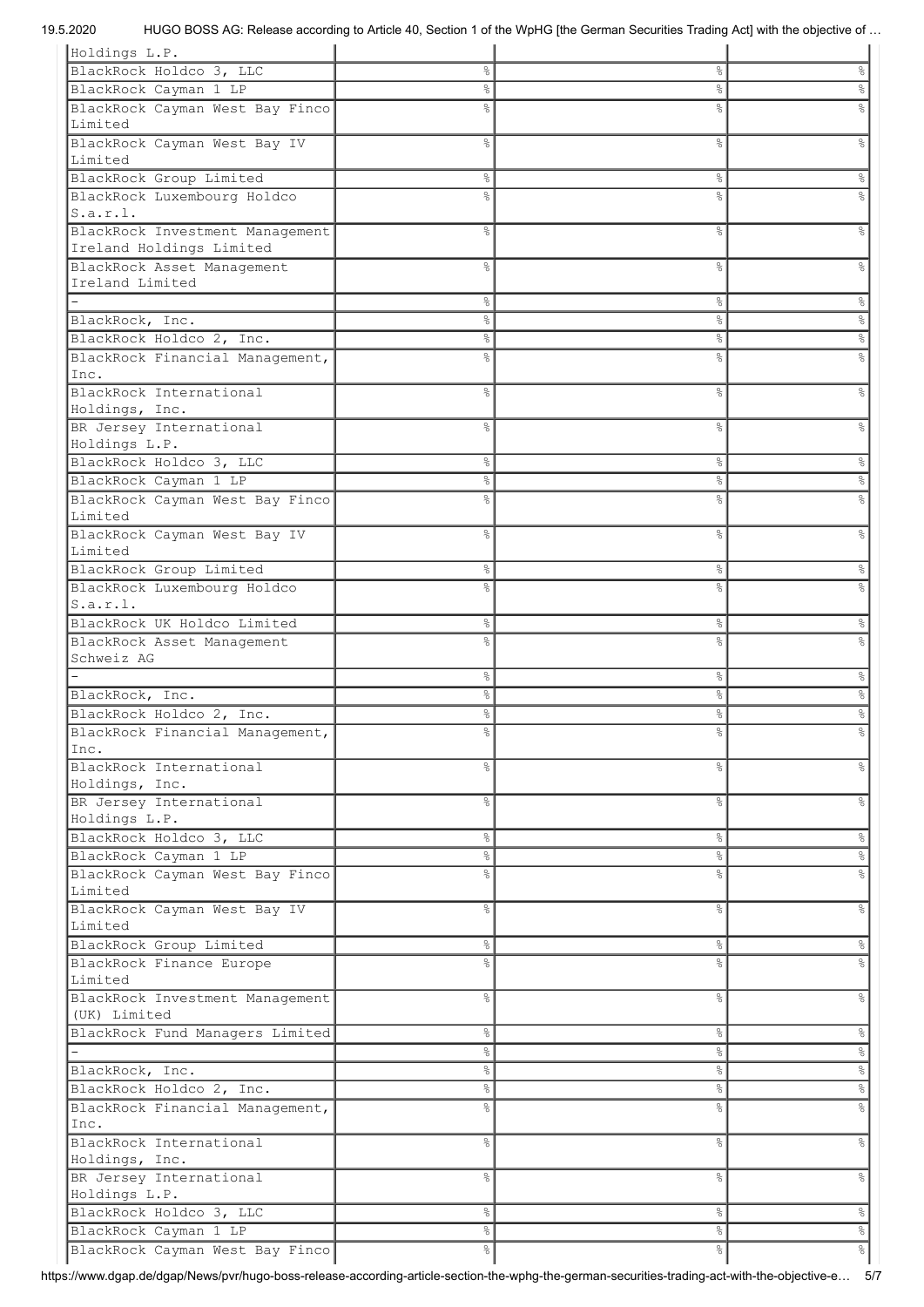| Limited                                                                                                                                                                 |               |                           |               |
|-------------------------------------------------------------------------------------------------------------------------------------------------------------------------|---------------|---------------------------|---------------|
| BlackRock Cayman West Bay IV                                                                                                                                            | ٥Ŗ            | $\approx$                 | $\approx$     |
| Limited                                                                                                                                                                 |               |                           |               |
| BlackRock Group Limited                                                                                                                                                 | g.            | &                         | 옹             |
| BlackRock Finance Europe                                                                                                                                                | 욲             | &                         |               |
| Limited                                                                                                                                                                 |               |                           |               |
| BlackRock Investment Management                                                                                                                                         | ⊱             | &                         | 옹             |
| (UK) Limited                                                                                                                                                            |               |                           |               |
| BlackRock Asset Management                                                                                                                                              | 옹             | $\frac{6}{6}$             | န့            |
| Deutschland AG                                                                                                                                                          |               |                           |               |
|                                                                                                                                                                         | ٥g            | $\frac{8}{6}$             | $\%$          |
| BlackRock, Inc.                                                                                                                                                         | e<br>8        | &                         | $\%$          |
| BlackRock Holdco 2, Inc.                                                                                                                                                | e<br>8        | $\frac{8}{6}$             | $\%$          |
| BlackRock Financial Management,                                                                                                                                         | ٥Ŗ            | &                         | န့            |
| Inc.                                                                                                                                                                    |               |                           |               |
| BlackRock International                                                                                                                                                 | 옹             | &                         | g.            |
| Holdings, Inc.                                                                                                                                                          |               |                           |               |
| BR Jersey International                                                                                                                                                 | 욲             | &                         | 옹             |
| Holdings L.P.                                                                                                                                                           |               |                           |               |
| BlackRock Holdco 3, LLC                                                                                                                                                 | e<br>8        | $\frac{6}{6}$             | &             |
| BlackRock Cayman 1 LP                                                                                                                                                   | 응             | $\%$                      | $\frac{1}{6}$ |
| BlackRock Cayman West Bay Finco                                                                                                                                         | ⊱             | 응                         |               |
| Limited                                                                                                                                                                 |               |                           |               |
| BlackRock Cayman West Bay IV                                                                                                                                            | ٥Ŗ            | $\frac{6}{2}$             | $\approx$     |
| Limited                                                                                                                                                                 |               |                           |               |
| BlackRock Group Limited                                                                                                                                                 | 옹             | ိင                        | %             |
| BlackRock Finance Europe                                                                                                                                                | ℅             | &                         |               |
| Limited                                                                                                                                                                 |               |                           |               |
| BlackRock Investment Management                                                                                                                                         | ⊱             | &                         | ⊱             |
| (UK) Limited                                                                                                                                                            |               |                           |               |
| BlackRock Asset Management                                                                                                                                              | ⊱             | $\frac{6}{6}$             | g.            |
| Deutschland AG                                                                                                                                                          |               |                           |               |
| iShares (DE) I<br>Investmentaktiengesellschaft                                                                                                                          | ٥g            | $\frac{6}{6}$             |               |
| mit Teilgesellschaftsvermögen                                                                                                                                           |               |                           |               |
|                                                                                                                                                                         | 옹             | $\frac{6}{6}$             | 옹             |
|                                                                                                                                                                         |               |                           |               |
| 9. In case of proxy voting according to Sec. 34 para. 3 WpHG<br>(only in case of attribution of voting rights in accordance with Sec. 34 para. 1 sent. 1 No. 6<br>WpHG) |               |                           |               |
| Date of general meeting:<br>Holding total positions after general meeting (6.) after annual general meeting:                                                            |               |                           |               |
| Proportion of voting rights                                                                                                                                             |               | Proportion of instruments | Total of both |
|                                                                                                                                                                         | $\frac{1}{6}$ | $\%$                      | $\frac{6}{6}$ |
|                                                                                                                                                                         |               |                           |               |
| 10. Other explanatory remarks:                                                                                                                                          |               |                           |               |

Date

18 May 2020

19.05.2020 The DGAP Distribution Services include Regulatory Announcements, Financial/Corporate News and Press Releases. Archive at www.dgap.de

| Language:<br>Company: | English<br>HUGO BOSS AG<br>Dieselstraße 12<br>72555 Metzingen<br>Germany |
|-----------------------|--------------------------------------------------------------------------|
| Internet:             | www.hugoboss.com                                                         |
| End of News           | DGAP News Service                                                        |

[DGAP – ein Service der EQS Group AG](http://germany.eqs.com/de)